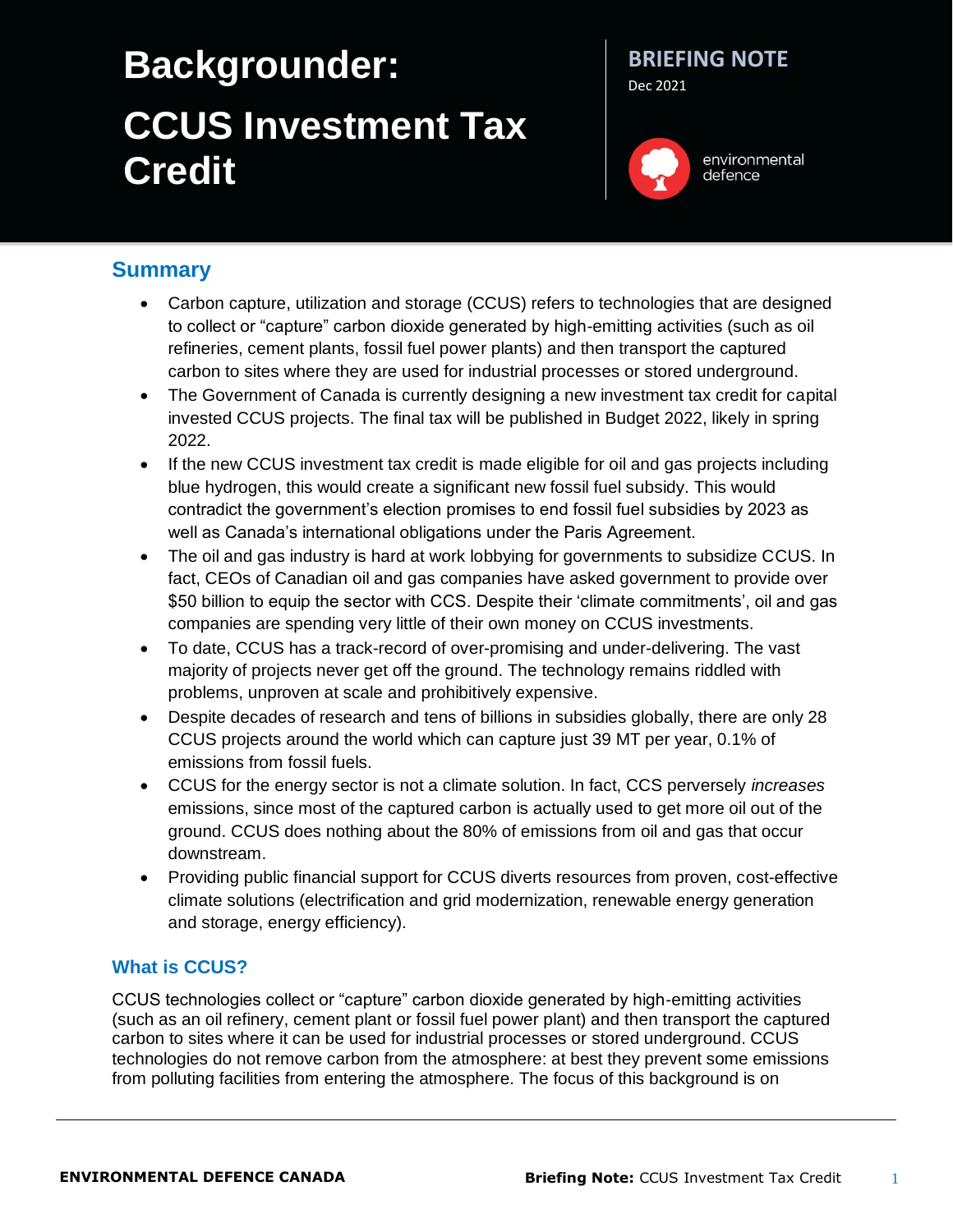engineered CCUS, and therefore does not include natural carbon sequestration, for example through reforestation or enhanced soli carbon uptake. For this briefing note, we will be using CCUS and CCS interchangeably.

## **CCUS: A dead-end technology**

Though carbon capture and storage projects exist at the demonstration level, **industry has not been able to scale up deployment at the scale needed to make CCUS part of a viable pathway to achieve zero emissions by 2050.** Despite five decades of research and tens of billions of dollars in subsidies globally, the current scale of CCUS is minute compared to the scale that would be required. Current global carbon capture capacity is 39 MT, or about 0.1% of annual emissions from fossil fuels.<sup>1</sup> For CCS to play a significant role in achieving the global Paris Climate Agreement goal, gigatonnes (Gt) of CO2 would need to be captured and permanently stored.<sup>2</sup>

A 2021 study found that more than 80 per cent of the CCS projects attempted in the U.S. have ended in failure.<sup>3</sup> One of Canada's flagship CCS projects, Boundary Dam 3, initially promised a capture rate of 90%. It never reached that rate, so SaskPower eventually lowered its expectations to 65%—a target the facility still regularly fails to meet.<sup>4</sup>

**One of the most significant barriers to widespread deployment of CCS technologies is the high cost of the technologies**. Building carbon capture infrastructure, capturing and compressing carbon dioxide, building the infrastructure to pipe captured carbon, and developing suitable geological storage sites requires huge sums of money. In the power sector, renewable power is already cheaper than natural gas or coal, and that's without natural gas power plants having to invest huge sums in carbon capture, which would increase the cost at a time when renewable power costs continue to fall rapidly.

**CCUS diverts significant financial resources from proven - and cheaper - climate solutions back to fossil fuels.** Effective solutions to achieve deep emission reductions in the next decade along a pathway to zero emissions are already at hand, including renewable energy, electrification and energy efficiency. These proven, more cost effective solutions are available on the timeframes required to mitigate climate change.

 $\overline{a}$ <sup>1</sup> Garcia Freites, S. & Jones, C. (2020) A Review of the Role of Fossil FuelBased Carbon Capture and Storage in the Energy System. Friends of the Earth Scotland. Online:

https://foe.scot/wpcontent/uploads/2021/01/CCS\_REPORT\_FINAL.pdf

<sup>2</sup> IEA. Sustainable Development Scenarios. WEO-2021. Available: https://www.iea.org/reports/world-energymodel/sustainable-development-scenario

<sup>3</sup> Abdulla A. *et al* (2021) Explaining successful and failed investments in U.S. carbon capture and storage using empirical and expert assessments. Environ. Res. Lett. Available: https://iopscience.iop.org/article/10.1088/1748- 9326/abd19e/pdf

<sup>4</sup> Schlissel, D. (2021) Boundary Dam 3 Coal Plant Achieves Goal of Capturing 4 Million Metric Tons of CO2 But Reaches the Goal Two Years Late. IEEFA. Available: https://ieefa.org/ieefa-saskpower-hits-carbon-capture-goals-atboundary-dam-3-more-than-two-years-late/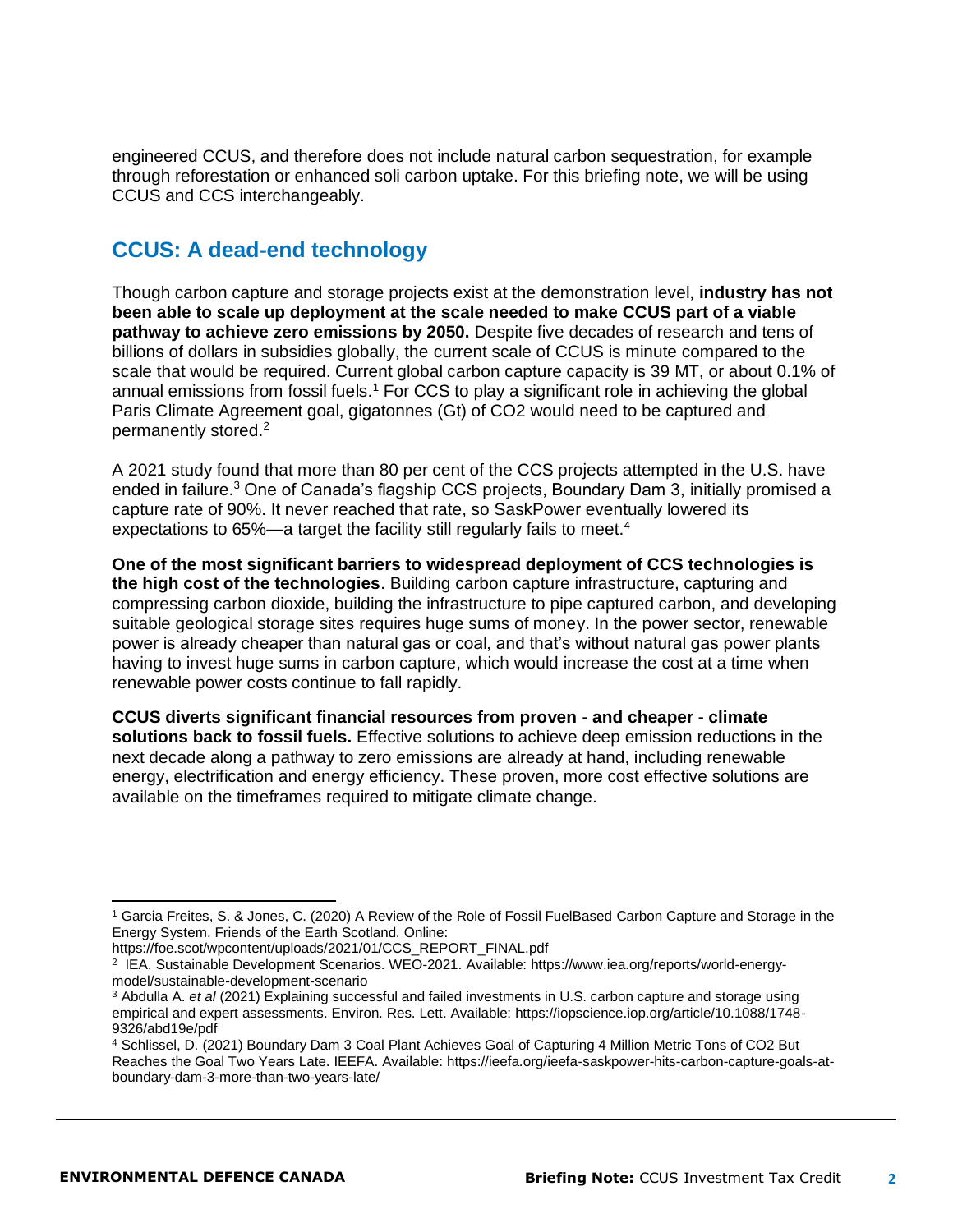#### **CCUS is not a climate solution**

**Carbon capture and storage projects have put more CO2 into the atmosphere than they**  have removed, through "enhanced oil recovery".<sup>5</sup> In 2020, 80% of the carbon captured was tied to EOR, whereby  $CO<sub>2</sub>$  is injected into depleted underground oil reservoirs to boost oil production - extraction that otherwise wouldn't have been possible.<sup>6</sup> EOR is currently the primary market driver for captured CO<sub>2</sub>. Furthermore, the injection of CO2 into aging oil fields to increase production has helped extend the life of some fields by more than 25 years.<sup>7</sup> Only a handful of highly subsidized demonstration projects actually permanently store captured carbon underground.

**CCUS locks us into prolonged fossil fuel dependence.** Putting carbon capture technology on greenhouse-gas emitting facilities enables those facilities to continue operating, effectively providing those emitters with a license to pollute. Put simply, rather than replacing fossil fuels, carbon capture prolongs our dependence on them at a time when preventing catastrophic climate change requires *winding down* fossil fuel use.

**CCUS technologies address only a fraction of emissions.** At best, it prevents some carbon dioxide from polluting facilities from reaching the atmosphere. However, the technology does nothing to address the emissions that result from burning fossil fuels (to drive cars, heat our homes, etc) - which is where 80% of the emissions from oil and gas occur. Similarly, CCUS does not address the significant methane leakage from the production and distribution of oil and gas. Methane is 80 times more powerful a greenhouse gas than carbon dioxide.

**Experts do not trust CCUS to produce emission reductions.** According to the Intergovernmental Panel on Climate Change (IPCC), the emissions reduction pathway with the best chance of keeping warming at or below 1.5°C makes limited to no use of engineered carbon capture technologies. This pathway involves a rapid phase-out of fossil fuels along with limited carbon removal by natural sources such as reforestation and enhanced soil carbon uptake.<sup>8</sup> The IPCC points to uncertainty in the future deployment of CCS and cautions against reliance on the technology.<sup>9</sup>

<sup>5</sup> Sekera, J. & Lichtenberger, A. (2020) Assessing Carbon Capture: Public Policy, Science, and Societal Need: A Review of the Literature on Industrial Carbon Removal. Biophysical Economics and Sustainability. Availabl[e:](https://link.springer.com/article/10.1007/s41247-020-00080-5) <https://link.springer.com/article/10.1007/s41247-020-00080-5>

<sup>6</sup> Garcia Freites, S. & Jones, C. (2021) A Review of the Role of Fossil Fuel-Based Carbon Capture and Storage in the Energy System, Tyndall Centre. Online:

[https://www.research.manchester.ac.uk/portal/files/184755890/CCS\\_REPORT\\_FINAL\\_v2\\_UPLOAD.pdf](https://www.research.manchester.ac.uk/portal/files/184755890/CCS_REPORT_FINAL_v2_UPLOAD.pdf)

<sup>7</sup> IHS Energy (2016) CO2 EOR Potential in North Dakota. Online: https://www.legis.nd.gov/files/committees/64- 2014%20appendices/IHS%20Energy%20-%20Final%20Report.pdf

<sup>8</sup> IPCC (2018) Summary for Policymakers in IPCC, Global Warming of 1.5°C: An IPCC Special Report on the impacts of global warming of 1.5°C above pre-industrial levels at 14, Section C.1.1., Figure SPM 3b (Pathway 1); see also IPCC SR1.5, at Ch. 2.3.3 and Table 2.SM.12. Available[: https://www.ipcc.ch/sr15/](https://www.ipcc.ch/sr15/)

<sup>9</sup> IPCC, Summary for Policymakers in IPCC, Global Warming of 1.5°C: An IPCC Special Report on the impacts of global warming of 1.5°C above pre-industrial levels and related global greenhouse gas emission pathways in the context of strengthening the global response to the threat of climate change, sustainable development, and efforts to eradicate poverty (2018) Ch. 5, Section 5.4.1.2. Available:<https://www.ipcc.ch/sr15/>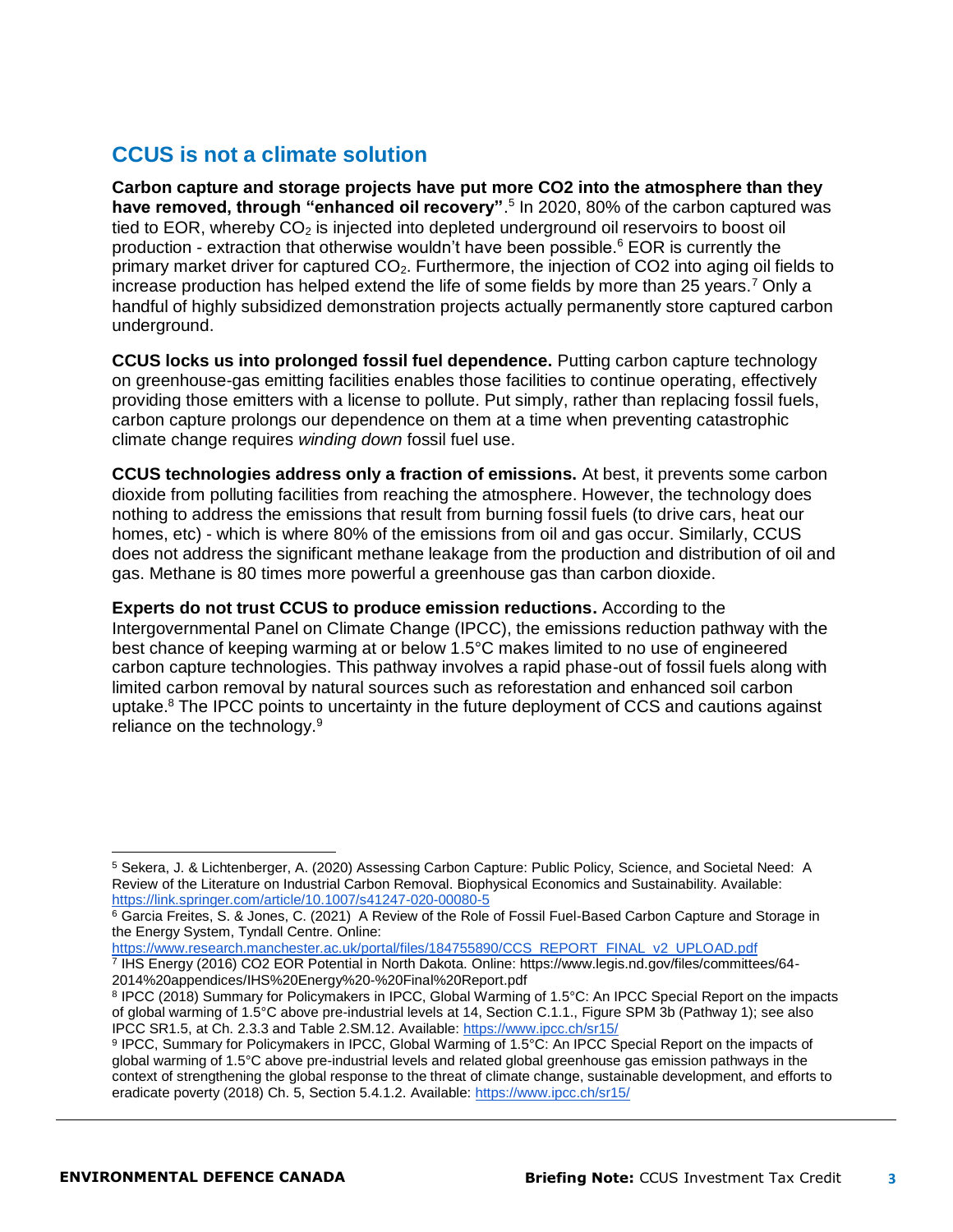#### **Significant challenges and gaps in relying on CCUS at scale**

**Scaling up CCUS would require a huge build up of carbon transportation infrastructure**, including a vast network of pipelines roughly equivalent to the scale of today's oil and gas pipeline network. This would be both expensive and logistically complex.

**Leaks from captured carbon can pose a serious public health risk.** For example, when a CO2 pipeline ruptured in Mississippi in 2020, 300 people were evacuated and 45 people had to be hospitalized.<sup>10</sup>

**Safe, permanent, and verifiable storage of CO2 is difficult to guarantee.** The financial and liability risks related to carbon storage are highly likely to be transferred from the private sector to the public. Governments in Canada are already struggling to deal with the financial liabilities of the oil and gas sector.

**CCUS does not address the hazardous air and water pollutants that come from the combustion of fossil fuels**, such as fine particulate matter. The additional energy required to power the carbon capture process generates even greater amounts of these pollutants, if supplied by fossil fuels, with real health and safety implications for frontline communities.

**CCUS does not address environmental, social and health impacts associated with the mining, extraction, and transport of fossil fuels**, faced primarily by Indigenous and front-line communities.<sup>11</sup>

## **CCUS and fossil-derived 'blue' hydrogen**

The federal government has been working on developing Canada's hydrogen fuel sector. Hydrogen, like electricity, can be used to store or transport energy, and when burned, it doesn't create any greenhouse gas emissions. But the vast majority of hydrogen is produced from fossil fuels—with huge emissions. Industry promises to deal with emissions through CCS. A recent study from Cornell and Stanford found that 'blue' fossil hydrogen is even worse for the climate than burning coal or natural gas directly, and concludes there is no role for fossil hydrogen in a carbon-free future.<sup>12</sup>

<sup>10</sup> Zegart, D. (2021) Gassing Satartia: Carbon Dioxide Pipeline Linked To Mass Poisoning. The Huffington Post. Available: https://www.huffpost.com/entry/gassing-satartia-mississippi-co2-pipeline\_n\_60ddea9fe4b0ddef8b0ddc8f <sup>11</sup> Donaghy, T. & Jiang, C. (2021) Fossil Fuel Racism: How phasing out oil, gas and coal can protect communities. Greenpeace. Available: https://www.greenpeace.org/usa/reports/fossil-fuel-racism/

<sup>12</sup> Howarth, R. & Jacobson, M. (2021) How green is blue hydrogen? Energy Science and Engineering. Available: https://www.actu-environnement.com/media/pdf/news-38015-etude-energy-science-engineering-hydrogene-bleu.pdf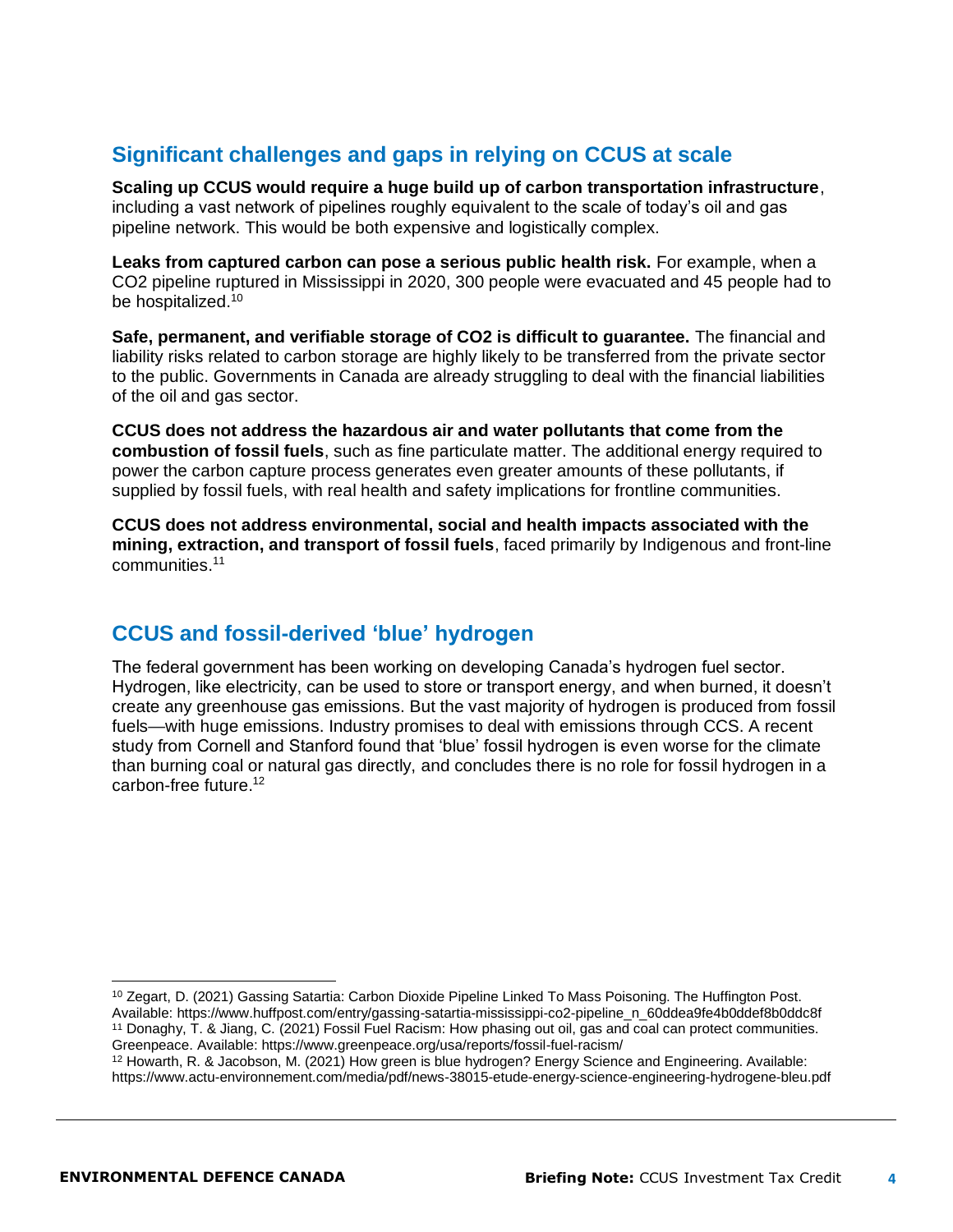## **Canada's approach to CCUS & the proposed tax credit**

#### **Existing federal and provincial subsidies for CCUS**

Oil and gas companies are already receiving subsidies for CCUS from both the federal and provincial governments, including a [\\$329 million commitment in Budget 2021.](https://www.nrcan.gc.ca/science-and-data/funding-partnerships/funding-opportunities/funding-grants-incentives/energy-innovation-program/energy-innovation-program-carbon-capture-utilization-and-storage-stream/23815) Canada's existing CCS projects were largely paid for by governments: \$865 million from the Governments of Canada and Alberta for Shell's Quest project in 2011; \$240 million from the federal government for the Boundary Dam project in 2014; and \$550 million from Alberta and Canada for the Alberta Carbon Trunk Line). Collectively these expensive projects capture less than 3 MT per year, and most of that is used for enhanced oil recovery.

#### **The oil and gas industry expects significant additional subsidies for CCUS**

The proposed tax credit is the result of lobbying from oil and gas companies.<sup>13</sup> Oil and gas companies have asked the Canadian government to design the tax credit to pay for 75% of the cost to build carbon capture facilities that will curb greenhouse gas emissions.<sup>14</sup> More generally, oil and gas executives have estimated that equipping the oil sands with CCS technology will cost \$75 billion, and that they expect over \$50 billion of that to come from government spending.<sup>15</sup> Unfortunately, few industries are more adept at getting governments to subsidize and de-risk its investments than the oil industry. Furthermore, oil and gas companies are spending very little of their own money on CCUS investments - in 2021, oil and gas companies spent less than 1% of their capital expenditures on CCUS.<sup>16</sup>

It should come as no surprise that the oil and gas sector is only looking after its own selfinterest. These are the same companies that have been misleading the public for decades about climate change science. They have also consistently undermined policy efforts to address climate change.<sup>17</sup> Despite all the talk from Canadian oil and gas companies about climate leadership, their current business plans would fuel further climate disaster.<sup>18</sup>

#### **The federal government's proposed CCUS investment tax credit**

In [Budget 2021,](https://www.budget.gc.ca/2021/report-rapport/p2-en.html#114) the federal government proposed the introduction of a new investment tax credit for capital invested in CCUS projects, with the stated goal of reducing emissions by at least 15 megatonnes (MT) of CO2 annually. (In 2019, Canada's oil and gas sector accounted for 191 megatonnes of greenhouse gas emissions). The government ran [consultations](https://www.canada.ca/en/department-finance/news/2021/06/department-of-finance-launches-consultations-on-investment-tax-credit-for-carbon-capture-utilization-and-storage.html) from

<sup>15</sup> Tuttle, R. (2021) Oil sands carbon cuts come with US\$60-billion bill, loose ends. Bloomberg. Available: https://www.bnnbloomberg.ca/oil-sands-carbon-cuts-come-with-us-60-billion-bill-loose-ends-1.1626645 <sup>16</sup> Joshi, K. (2021) Carbon capture keeps proving its critics right. What comes next? Available:

https://medium.com/lobbywatch/carbon-capture-keeps-proving-its-critics-right-what-comes-next-32ac9750a7aa <sup>17</sup> Environmental Defence (2019) The single biggest barrier to climate action in Canada: the oil and gas lobby. Available: https://environmentaldefence.ca/report/oil\_barrier\_climate\_action\_canada/

<sup>&</sup>lt;sup>13</sup> Public Policy Forum (July 2020) Carbon Capture, Utilization and Storage: It's Time to Act. Available: https://www.newswire.ca/newsreleases/carbon-capture-utilization-and-storage-it-s-time-to-act-813263831.html <sup>14</sup> Nickel, R. (2021) EXCLUSIVE Oil companies ask Canada to pay for 75% of carbon capture facilities. Reuters. Available: https://www.reuters.com/world/americas/exclusive-oil-companies-ask-canada-pay-75-carbon-capturefacilities-2021-10-07/

<sup>18</sup> Marshall, D., Tong, D. & Trout, K. (2021) Canada's big oil reality check: Assessing the climate plans of Canadian oil and gas producers. Environmental Defence, Oil Change International. Available: https://environmentaldefence.ca/report/canada-big-oil-reality-check/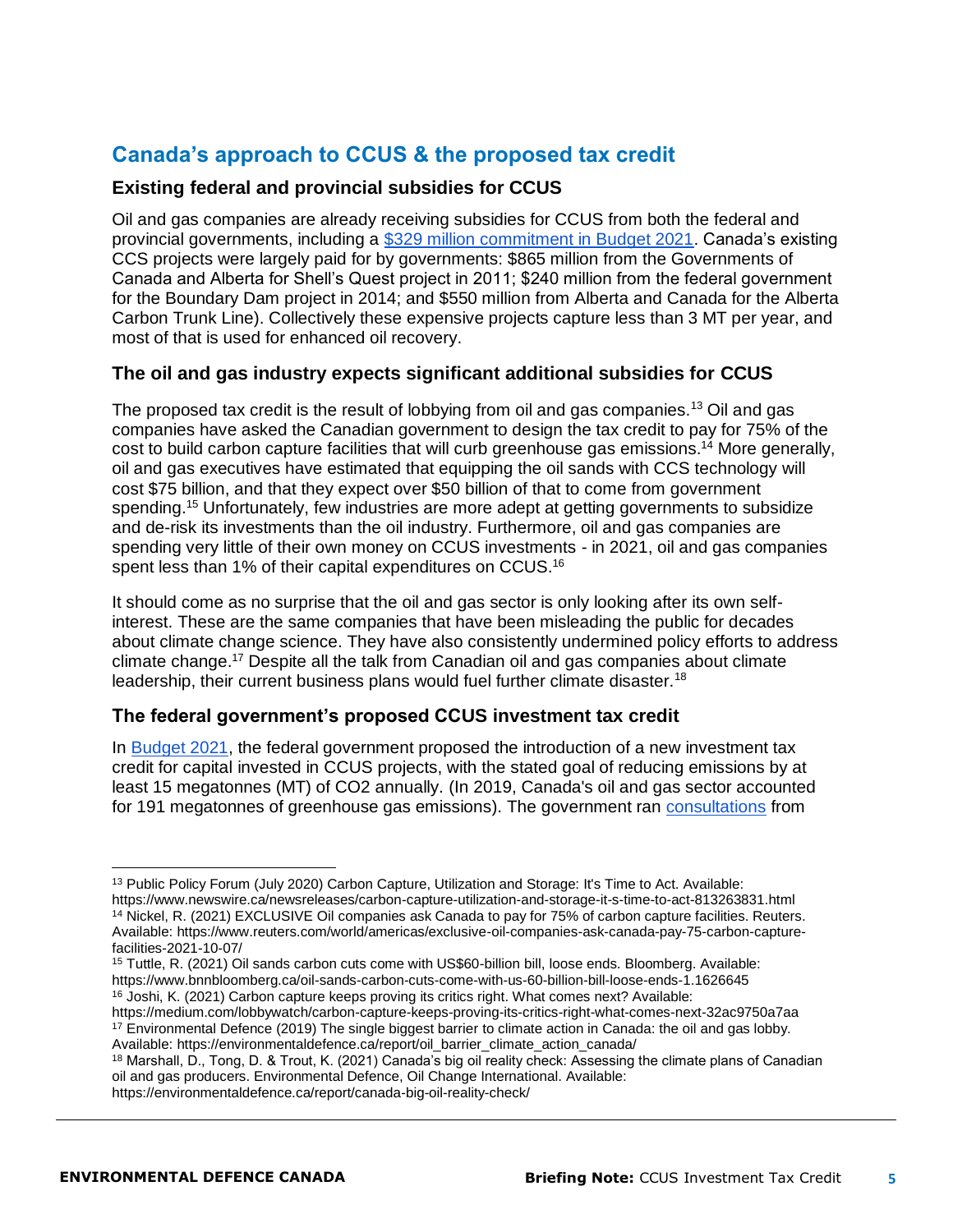June until September. Environmental Defence's submission is [here.](https://environmentaldefence.ca/report/ccus_consultation/) The government intends to make the investment tax credit available starting in 2022.

#### **Environmental Defence does not support the creation of a CCUS investment tax credit**.

The federal government is already falling short on its commitment to eliminate inefficient fossil fuel subsidies. The tax credit would add yet another taxpayer subsidy for the oil and gas industry. Once new subsidies are put in place, they are very hard to repeal. Introducing a tax credit for CCUS for the energy sector will lock-in continued dependence on Canada's largest and most rapidly growing source of greenhouse gas emissions. Numerous modelling studies show that Canada is not on track to meet its climate change targets and this is in part due to Canada's current approach of leaning too much on short-term solutions that promote more efficient use of fossil fuels.<sup>19</sup>

The creation of a CCUS investment tax credit will not be an effective way to reduce emissions. The Government of Canada should only proceed with the tax credit if it meets the following conditions:

- The Government of Canada has been clear that the tax credit will not be applicable towards enhanced oil recovery projects. We urge the government to stay firm on this commitment. Only permanent storage projects should be considered.
- The tax credit should only be made available for sectors for which there are no decarbonization options. Oil and gas projects, including fossil or blue hydrogen, as well as plastics and petrochemical production, should not be eligible for the credit.
- The implementation of a tax credit must be contingent on the development of a robust governance framework for carbon storage as well as strong monitoring, reporting, verification and enforcement requirements. The issue of companies claiming credits for unverified tons of captured carbon is rampant in the United States, where a similar tax credit is in place. An investigation by the US Internal Revenue Service found that 87% of the total credits claimed, amounting to nearly US \$1 billion, were not in compliance with the Environmental Protection Agency.<sup>20</sup>
- Companies receiving tax credits must be held accountable to mitigate harmful impacts on frontline communities, and provide compensation where mitigation isn't possible. These communities must be involved in the design and implementation of the tax credit.

The tax credit is being modelled on the American 45Q tax credit. However, Canada already has in place a robust policy to incentivize companies to invest their own funds in reducing their emissions that the United States lacks: a carbon price. The Canadian Institute for Climate Choices (CICC) found that the average cost signal in Canada is exceptionally low for large emitter programs, ranging from \$1.80 to \$25.60 per tonne, with an average price per tonne of \$4.96.<sup>21</sup> Rather than creating a CCUS tax credit, the Government of Canada should ensure that

<sup>19</sup> Langlois-Bertrand, S. *et al.* (2021). Canadian Energy Outlook 2021 — Horizon 2060. Institut de l'énergie Trottier and e3c Hub. Available: http://iet.polymtl.ca/energy-outlook/

<sup>&</sup>lt;sup>20</sup> Inspector General for Tax Administration (April 2020) Department of Treasury Letter. Online:

https://www.eenews.net/assets/2020/04/30/document\_gw\_07.pdf

<sup>&</sup>lt;sup>21</sup> Canadian Institute for Climate Choices (2021) 2020 expert assessment of carbon pricing systems. Available: https://publications.gc.ca/site/eng/9.900084/publication.html